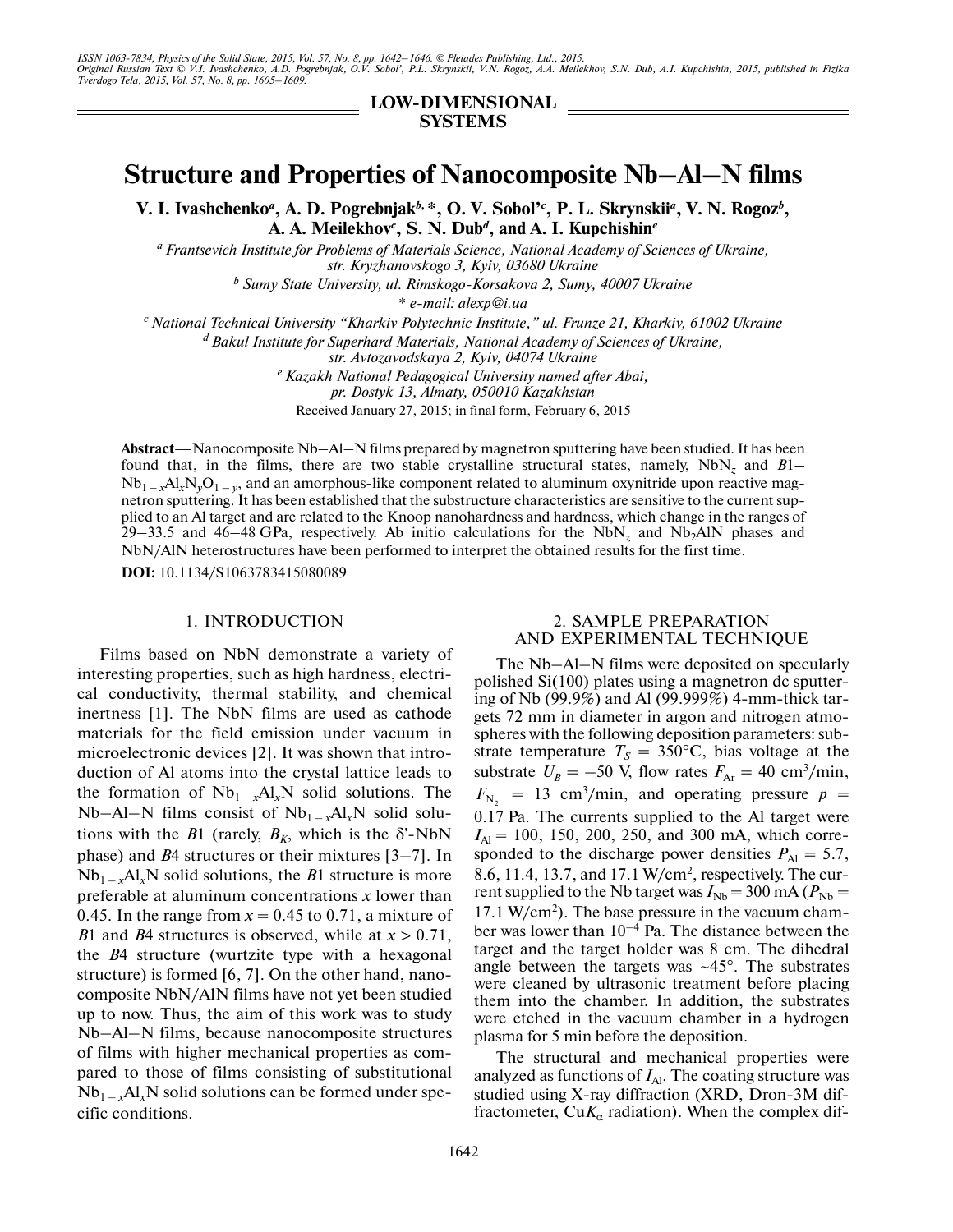fraction profiles were superposed, they were separated using the program developed by the authors. The sub structure characteristics (crystallite size and micros train) were determined by an approximation method using the Cauchy function as the approximating func tion. The Fourier spectra were measured on a TSM 1202 (LTD Infraspek) spectrometer in the range of  $400-4000$  cm<sup>-1</sup> at room temperature. The Knoop hardness (HK) was estimated using a Microhardness Tester Micromet 2103 BUEHLER LTD at a load of 100 mN, as well as by the nanoindentation using a G-200 nanohardness tester equipped with a Berkovich indenter. Loads were chosen based on the following condition: the indenter penetration should be not higher than  $10-20\%$  of the film thickness. The elastic modulus was measured in a dynamic mode on a Tri boindenter TI-950 (HYSITRON) apparatus. The film thickness was determined using a "Micron-gamma" optic profilometer. The thickness of Nb–Al–N coat ings  $d$  weakly depended on  $I_{Al}$ . The values of  $d$  were in the range of  $0.7-0.9$   $\mu$ m.

#### 3. RESULTS AND DISCUSSION

Figure 1a shows the X-ray diffraction patterns of the Nb–Al–N films at different currents  $I_{Al}$ . The marked peaks correspond to the *B*1-NbN*z* structure [8]. The patterns demonstrate a halo-like component from an amorphous phase in the diffraction angle range  $2\theta = 18^{\circ} - 30^{\circ}$ ; the component can be identified as the aluminum nitride amorphous phase based on previous studies. It is seen that reflection (200) is the main reflection. It follows that crystallites with the dominant growth orientation along axis [100] perpen dicular to the surface plane are formed at all  $I_{\text{Al}}$  and a relatively low constant bias potential on the substrate of –50 V. The X-ray diffraction patterns show that reflections (200) and (400) are asymmetric (to the side of larger angles). Separation of these reflection profiles shows the existence of two components with similar types of the crystal lattices but two characteristic lat tice parameters. Figure 1b shows the result of the deconvolution of the peaks (200) and (400) into Gaus sians for the film deposited at 150 mA (Fig. 1a, curve *2*). In Fig. 1b, curves *1* correspond to cubic niobium nitride with lattice parameter  $a = 0.439 - 0.438$  nm. Gaussian curve *2* can be assigned to a cubic NbN with a low content of substituting aluminum with  $a =$ 0.428–0.429 nm, which is characteristic of the Nb– Al–N system with the proportion of aluminum and niobium atoms in the crystal lattice of 1/2 (approxi mate composition  $Nb_{0.67}Al_{0.33}N$ ). The latter was determined based on the Vegard's law for one-type crystal lattices when substituting atoms of different radii [9]. In this case, the base lattice parameters are 0.4393 and 0.4120 nm for *B*1-NbN*z* and *B*1-AlN, respectively. As  $I_{\text{Al}}$  increases, the Gaussian peak positions are almost unchanged but the peak intensities increase. At high



Fig. 1. (a) X-ray diffraction patterns of the Nb-Al-N coatings deposited at  $I_{\text{Al}} = (I)$  100, (2) 150, (3) 250, and (*4*) 300 mA. (b) A fragment with separation into compo nents of the diffraction profile of the Nb–Al–N coatings deposited at  $I_{\text{Al}} = 150 \text{ mA}$ : (*1*) NbN<sub>z</sub>, (*2*) Nb<sub>0.67</sub>Al<sub>0.33</sub>N, (*3*) total approximating curve, and (*4*) points of the initial data array.

currents, the proportion of the  $NbN_{z}/Nb_{0.67}Al_{0.33}N$ phases is almost 3/5.

To determine the substructure characteristics, we used the method of approximation of two orders of the diffraction reflections. We used the (200)–(400) pair. The results of determining the substructure character istics are shown in Fig. 2. It is seen that the crystallite size and the microstrain increase in the direction of the [100] texture axis for both  $NbN<sub>z</sub>$  crystallites (dependences *1* in Fig. 2) and crystallites of the  $Nb_{0.67}Al_{0.33}N$  phase (dependences 2 in Fig. 2) as current *I*<sub>Al</sub> increases. The sharp decrease in the crystallite size and the microstrain at the highest current  $I_{\text{Al}} =$ 300 mA can be due to the annealing and the ordering of the defect structure with the formation of new boundaries by type of the polygonization process. A higher microstrain in  $Nb_{0.67}Al_{0.33}N$  crystallites (dependence *2* in Fig. 2b) is likely determined by dis-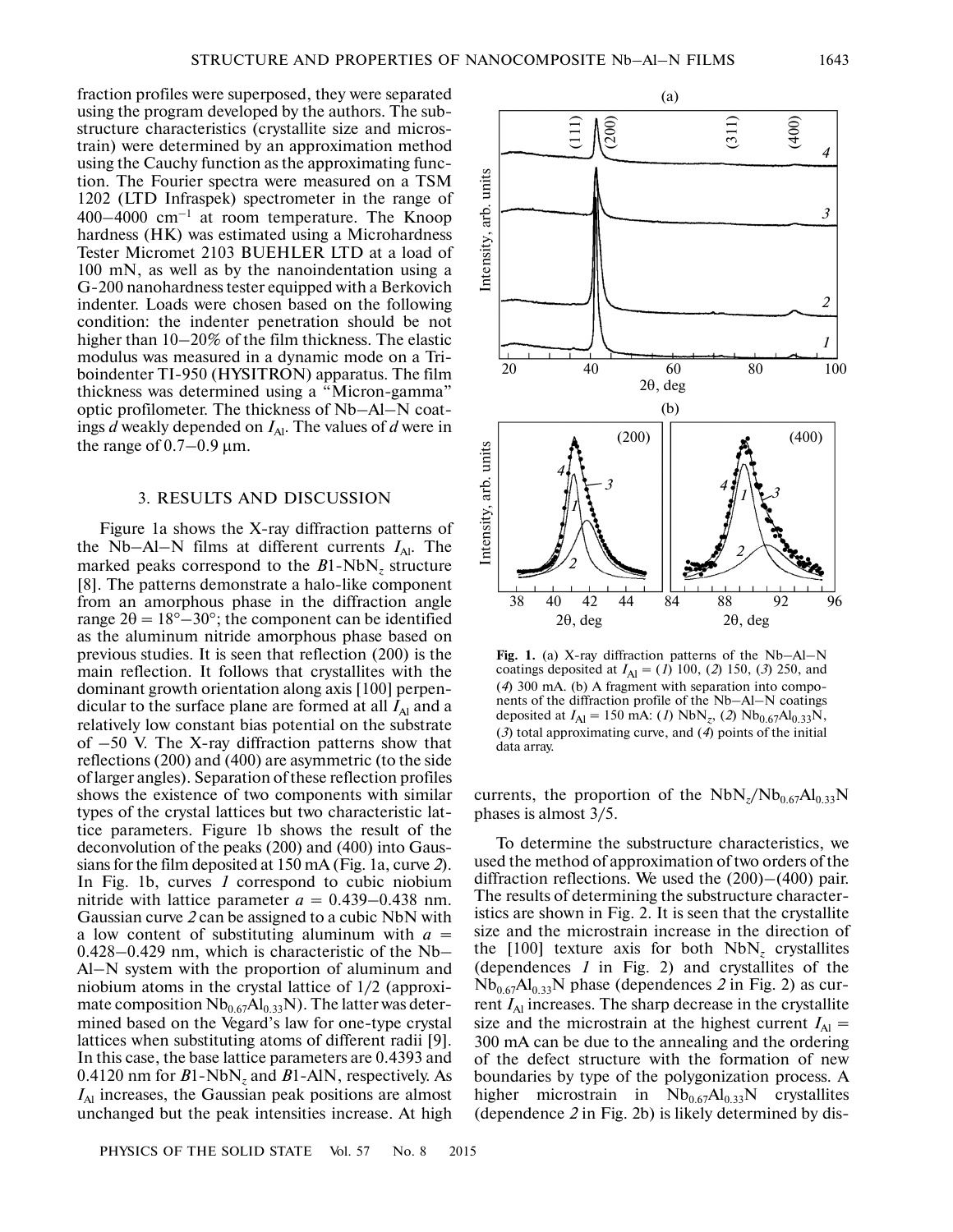

**Fig. 2.** Dependences of the substructure characteristics (a) average crystallite size L and (b) microstrain  $\varepsilon$  on  $I_{\text{Al}}$  for different crystalline components: (*1*) NbN*z*, (*2*)  $Nb_{0.67}Al_{0.33}N$  (or  $Nb_{2}AlN$ ).

solution of aluminum atoms in the niobium lattice, which strongly distorts the lattice.

We deposited AlN films at different currents  $I_{\text{Al}}$ . The X-ray diffraction patterns show that all the AlN films are amorphous  $(\alpha - A)N$ , the patterns are not shown in this work). The infrared absorption spectra of the AlN films show that the number of the Al–N bonds increases with  $I_{\text{Al}}$  (the absorption band at  $667$  cm<sup>-1</sup> related to the Al–N vibrations [10] becomes more noticeable).

Based on these results, it can be suggested that the films have two stable crystalline structural states: *B*1-  $NbN<sub>z</sub>$  and a solid solution with the composition close to  $B1-Nb_{0.67}Al_{0.33}N$ . The films also contain an amorphous-like component related to aluminum nitride. Thus, the films exhibit a nanocomposite structure and consist of  $B1-NbN_z$  and  $B1-Nb_{1-x}Al_xN$  nanocrystallites introduced into the *a*-AlN matrix.



**Fig. 3.** (a) Nanohardness (*H*), Knoop hardness (HK), and (b) elastic modulus  $(E)$  as functions of  $I_{\text{Al}}$  for the  $Nb_{0.67}Al_{0.33}N$  coatings.

The results of nanoindentation and microindenta tion of the films deposited are shown in Fig. 3. A com parison of the results presented in Figs. 2 and 3 shows that there is a correlation between the mechanical characteristics and the microstrains in the Nb–Al–N films. The nanohardness, the elastic modulus, and the Knoop hardness are maximal in the Nb–Al–N films with grain sizes of 30–40 nm. The increase in the nanohardness from 28 GPa in the NbN film [11] to 32 GPa in the Nb–Al–N films is likely due to the for mation of a nanocomposite structure of this film. We find that the Knoop hardness is  $\sim$  50% higher than the nanohardness. This circumstance can be due to that the nanoindentation is performed in a dynamic mode, while the Knoop hardness is determined at static con ditions.

In order to verify our conclusions on the structure of the Nb–Al–N films, we performed ab initio calcu lations for  $B1-\text{NbN}_z$ , solid solutions  $B1-\text{Nb}_{1-x}\text{Al}_x\text{N}$ , heterostructures *B*1-NbN(001)/*B*1-AlN, and ordered phase  $Nb<sub>2</sub>AIN$ . The calculation conditions are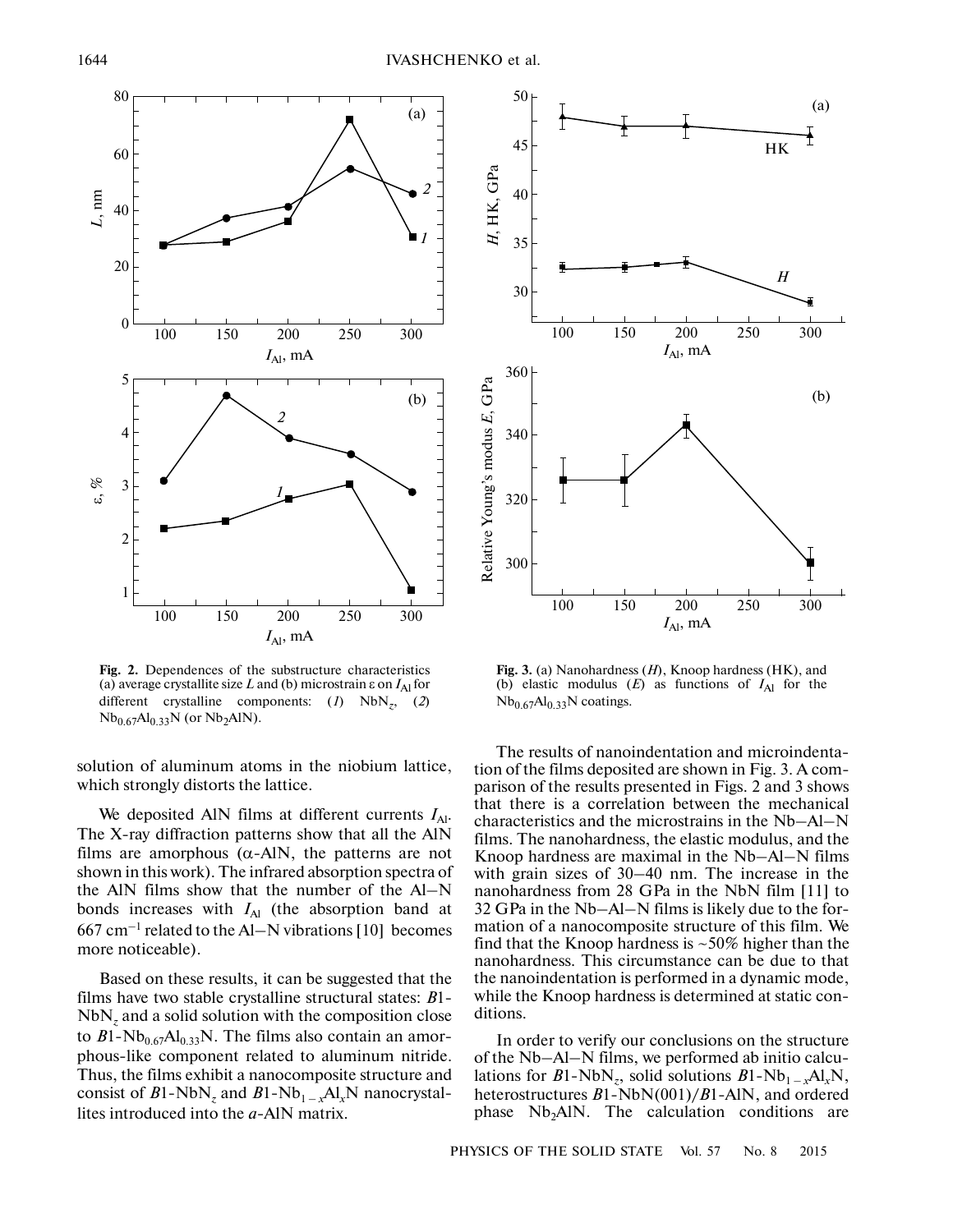

**Fig. 4.** Atomic configurations of (a) heterostructure  $B1-NbN_z(001)/1$  ML  $B1-AIN$ , (b) solid solution  $Nb_{0.83}Al_{0.17}N$ , (c) heterostructure  $B1$ -NbN<sub>z</sub> (001)/2 ML  $B1$ -AlN, and (d) solid solution  $Nb_{0.67}Al_{0.33}N$ . The structures shown in panels (a) and (b) have the same composition; the composition of the structure shown in panel (c) is equal to that of the heterostructure shown in panel (d). Shown at the bottom are the differences between the total energies of the heterostructure and the corresponding solid solution with a chaotic arrangement of atoms in the metal lattice.

described in detail in [12]. Note that the calculations were performed using a computational code [13]. We used the generalized gradient approximation for the exchange–correlation potential [14]. The molecular dynamics simulation was carried out using the *NVT* (canonical) ensemble at 1400 K with subsequent cool ing to 0 K and static relaxation [12]. We considered 96-atom structures constructed by translation of a  $(2 \times 2 \times 3)$  *B*1 cell [12]. The compositions of the solid solutions and the heterostructures were chosen to be the same. The  $Nb<sub>2</sub>AlN$  unit cell (space group *P*6<sub>3</sub>/*mmc*, N 194) consists of eight atoms.

The structures under consideration include all pos sible configurations of the  $Nb_{1-x}Al_xN$  system. The X-ray diffraction patterns were considered using the PowderCell-2.4 program software [15].

Figure 4 shows the atomic configurations of het erostructures *B*1-NbN*z* (001)/1 ML, *B*1-AlN and *B*1-  $NbN_z$  (001)/2 ML *B*1-AlN (ML is for monolayer), and also solid solutions *B*1-Nb1 – *<sup>x</sup>*Al*x*N. An analysis of the total energies shows that the  $B1-Nb_{1-x}A1_xN$  solid solutions with  $x < 0.33$  should decompose, and a nanocomposite structure with *B*1-AlN interface can are formed at these concentrations *x*. Using the atomic configurations obtained as a result of the ab initio cal culations, we calculated the X-ray diffraction patterns for  $B1$ -NbN<sub>z</sub>,  $B1$ -Nb<sub>1 –  $x$ </sub>Al<sub>x</sub>N ( $x \sim 0.33$ ), and Nb<sub>2</sub>AlN. The calculated X-ray diffraction patterns are shown in Fig. 5. A comparison of the calculated and the experi mental data (Fig. 1) shows that the experimental X-ray diffraction patterns do not contain reflections near  $2\theta \sim 32^{\circ}$  related to the heterostructure and near  $2\theta \sim$  $38^\circ$  due to the Nb<sub>2</sub>AlN phase. Because of this, we can assume that our films do not contain either  $Nb<sub>2</sub>AIN$  or

epitaxial layers *B*1-AlN, and consist, most likely, of crystallites  $B1-\text{NbN}_z$  and  $B1-\text{Nb}_{1-x}A1_xN$  ( $x \sim 0.33$ ). This conclusion is also supported by the fact that the difference of the peak positions  $\Delta 2\theta = 2\theta (B1 - NbN_z)$  $2\theta(B1-Nb_{1-x}Al_xN)$  in the experimental and the theoretical X-ray diffraction patterns are almost the same for each of diffraction peaks (200) and (400). Here, it also should be noted that the niobium nitride-based films are prone to accumulate a small oxygen amount [5]. Oxygen can replace a part of nitrogen in the solid solutions and in the amorphous matrix [16, 17]. Because of this, a more reliable structure of the solid solutions is  $Nb_{1-x}Al_xN_yO_{1-y}$  ( $x \sim 0.33$ ; ( $1-y \ll 1$ ) and that of the amorphous phase is *a*-AlNO, which was shown as a result of the elemental analysis per-



**Fig. 5.** Calculated X-ray diffraction patterns.